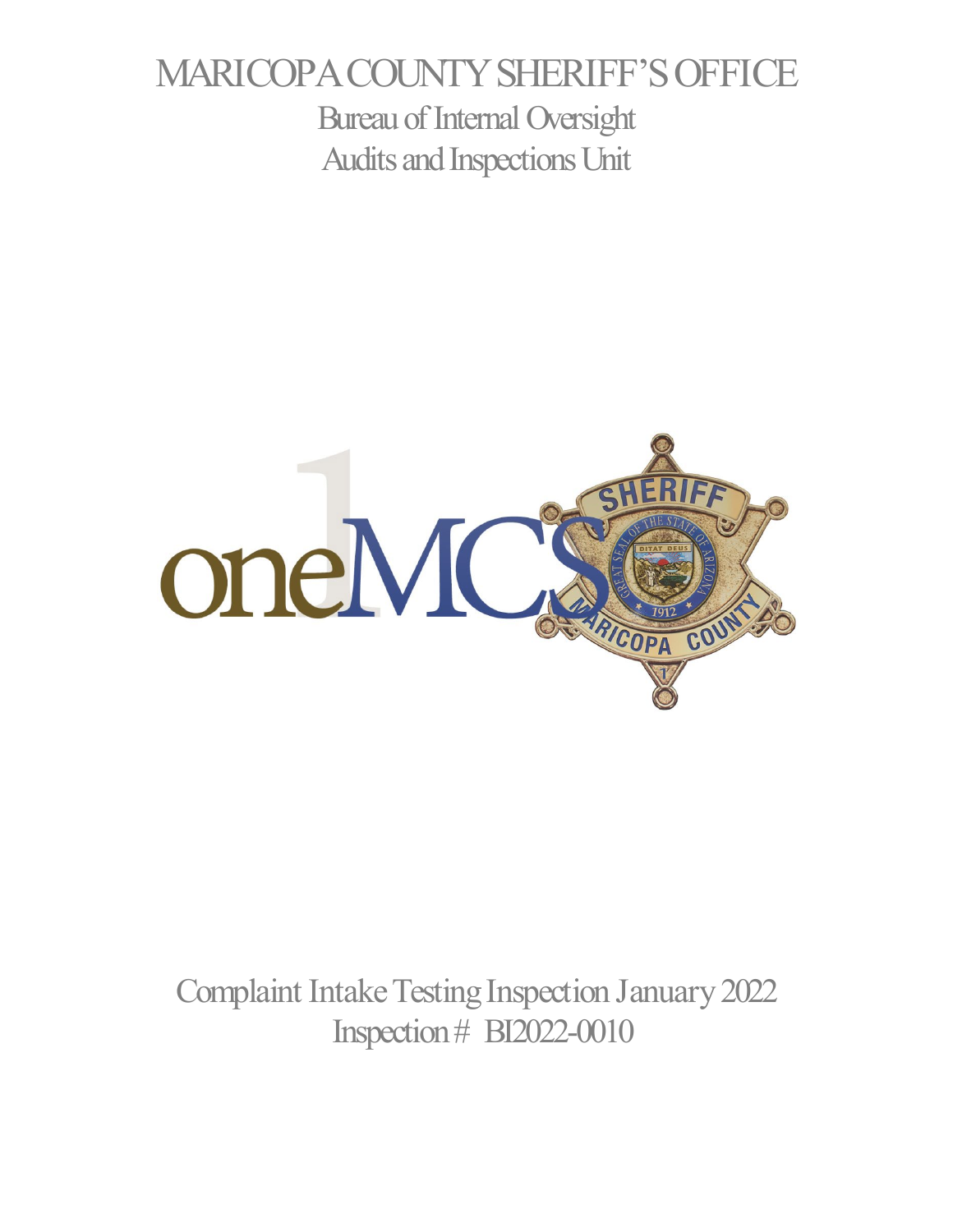The Bureau of Internal Oversight's (BIO) Audits and Inspections Unit (AIU) conducts Complaint Intake Test inspections on a monthly basis. The purpose of this inspection is to determine employee compliance with Office Policies GH-2, *Internal Investigations* and GI-1, *Radio and Enforcement Communications Procedures* as they relate to the civilian complaint intake process. To ensure consistent inspections, the *Complaint Intake Testing Matrix* developed by the AIU is utilized.

To achieve this, the AIU will conduct monthly inspections of the complaint intake tests completed by an outside vendor selected by the MCSO for this purpose. This vendor is responsible for having testers file fictitious complaints either in person at MCSO facilities, by telephone, by mail, by e-mail or by using MCSO's website in order to determine if MCSO employees process the intake of complaints in accordance with MCSO policy.

The vendor has been issued open Purchase Orders for Fiscal Year ending June 30<sup>th</sup> which allows for a sufficient number of random and targeted tests to allow MCSO to assess the complaint intake process. The vendor determines the number of tests it will conduct on a monthly basis and when and how it will conduct these tests. Additionally, the vendor has submitted testing methodologies and testing paperwork which has been approved by the AIU. These methodologies include the requirement to audio and video record all in-person tests and audio record all telephone tests. The testing vendor will adhere to these methodologies when conducting complaint intake testing for the Office.

# **Compliance Objectives:**

- Are employees providing civilians with appropriate and accurate information about the complaint process?
- Are employees promptly notifying the Professional Standards Bureau (PSB) upon the receipt of a complaint?
- Are employees providing the PSB with accurate and complete information?
- Are employees attempting to discourage, interfere with, or delay civilians from registering a complaint?

## **Criteria:**

MCSO Policy GH-2, *Internal Investigations*

MCSO Policy GI-1, *Radio and Enforcement Communications Procedures*

## **Conditions:**

AIU began conducting the inspection of Complaint Intake Testing in January 2019 for tests performed during the month of December 2018. The following charts illustrate rolling 12-month histories of compliance with Office Policy. "N/A" indicates a particular type of testing was not performed during that month.

There were four Complaint Intake Tests conducted during the month of January 2022; one was a telephone test, one was a U.S. Mail test, one was an e-mail test, and the other was a test conducted online by using the Office's website. AIU inspected all four complaint intake tests. These tests are discussed in further detail under the applicable report subsections below.

## **In-Person Testing**

There were no In-Person Complaint Intake Tests conducted during the month of January 2022.

Below is a rolling 12-month historical comparison of compliance for In-Person tests: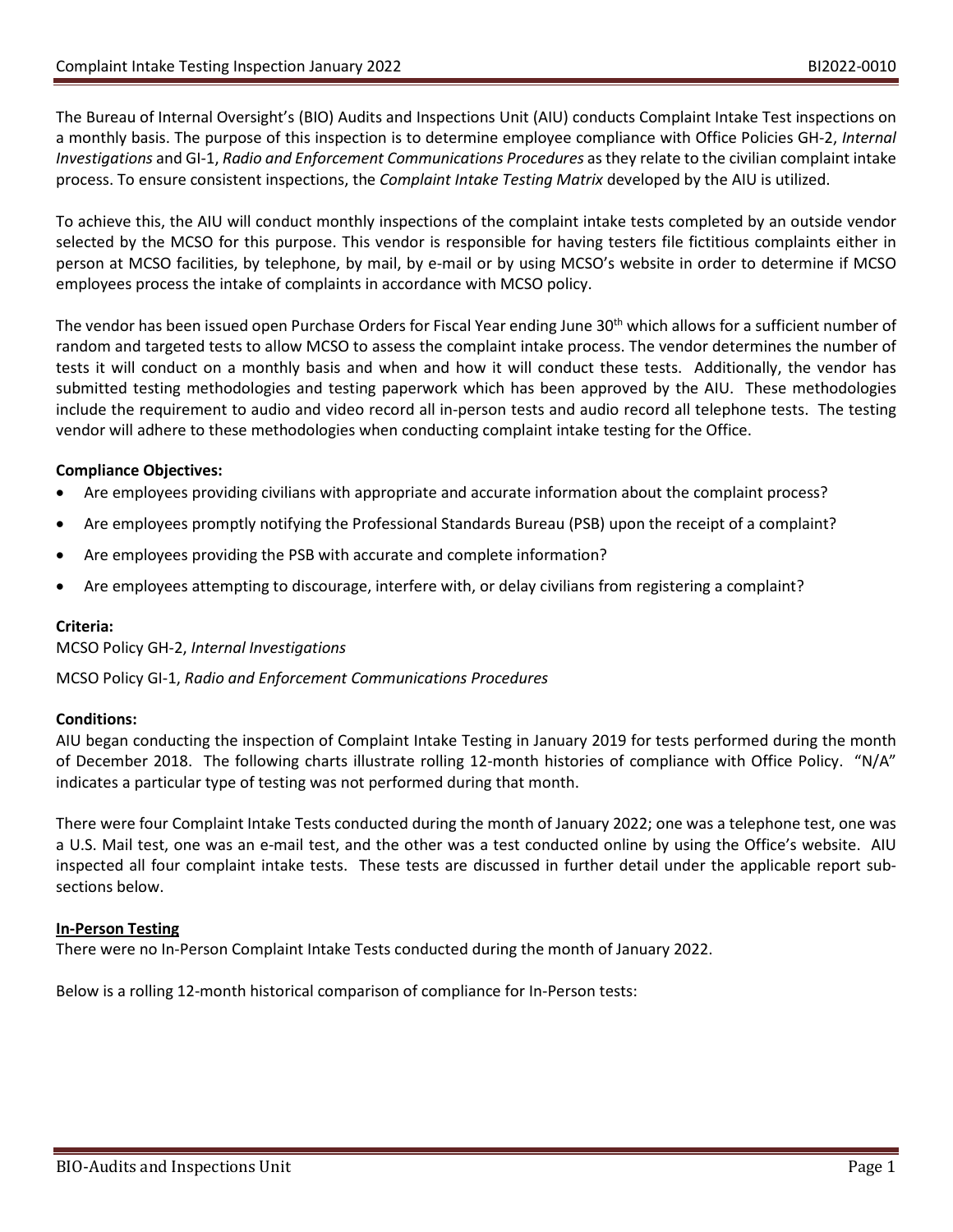

# **Testing by U.S. Mail**

There was one Complaint Intake Test conducted by U.S. Mail during the month of January 2022.

## **TEST #**: 98

## **DISTRICT/DIVISION:** PSB

**TEST SCENARIO:** The tester sent a letter by U.S. mail addressed to PSB at 550 W. Jackson Street, Phoenix, AZ 85003 complaining that a deputy allegedly hit a shopper's cart upon backing his vehicle out of his parking space at a shopping mall and did not check to see if the woman was unharmed even though it was obvious he knew what had occurred.

**ACTIONS TAKEN:** PSB received the letter seven days after the tester mailed it and entered the complaint in BlueTeam the same day. Later that day, the tester received a letter electronically (since no return address was provided by the tester) from PSB providing her with an IA number and the contact information for the assigned investigator.

**RESULTS:** No deficiencies were noted.

## **TESTER COMMENTS:** N/A.

**BIO FOLLOW-UP:** None required.

| <b>Inspection Element</b>                                                                                                                   | Not In<br>Compliance | <b>In</b><br>Compliance | <b>Total</b> | Compliance<br>Rate |
|---------------------------------------------------------------------------------------------------------------------------------------------|----------------------|-------------------------|--------------|--------------------|
| Determine if the complaint was accepted.                                                                                                    | 0                    | 1                       | 1            | 100%               |
| Determine if the complaint was taken in a courteous manner.                                                                                 | N/A                  | N/A                     | N/A          | N/A                |
| If the complainant did not speak, read, or write in English, or<br>was deaf or hard of hearing, determine if the complaint was<br>accepted. | N/A                  | N/A                     | N/A          | N/A                |
| Determine if the complaint was referred to the on-duty<br>supervisor.                                                                       | N/A                  | N/A                     | N/A          | N/A                |

It was determined that MCSO employee compliance with the applicable Office Policy (GH-2, *Internal Investigations*) was 100%, as illustrated by the table below: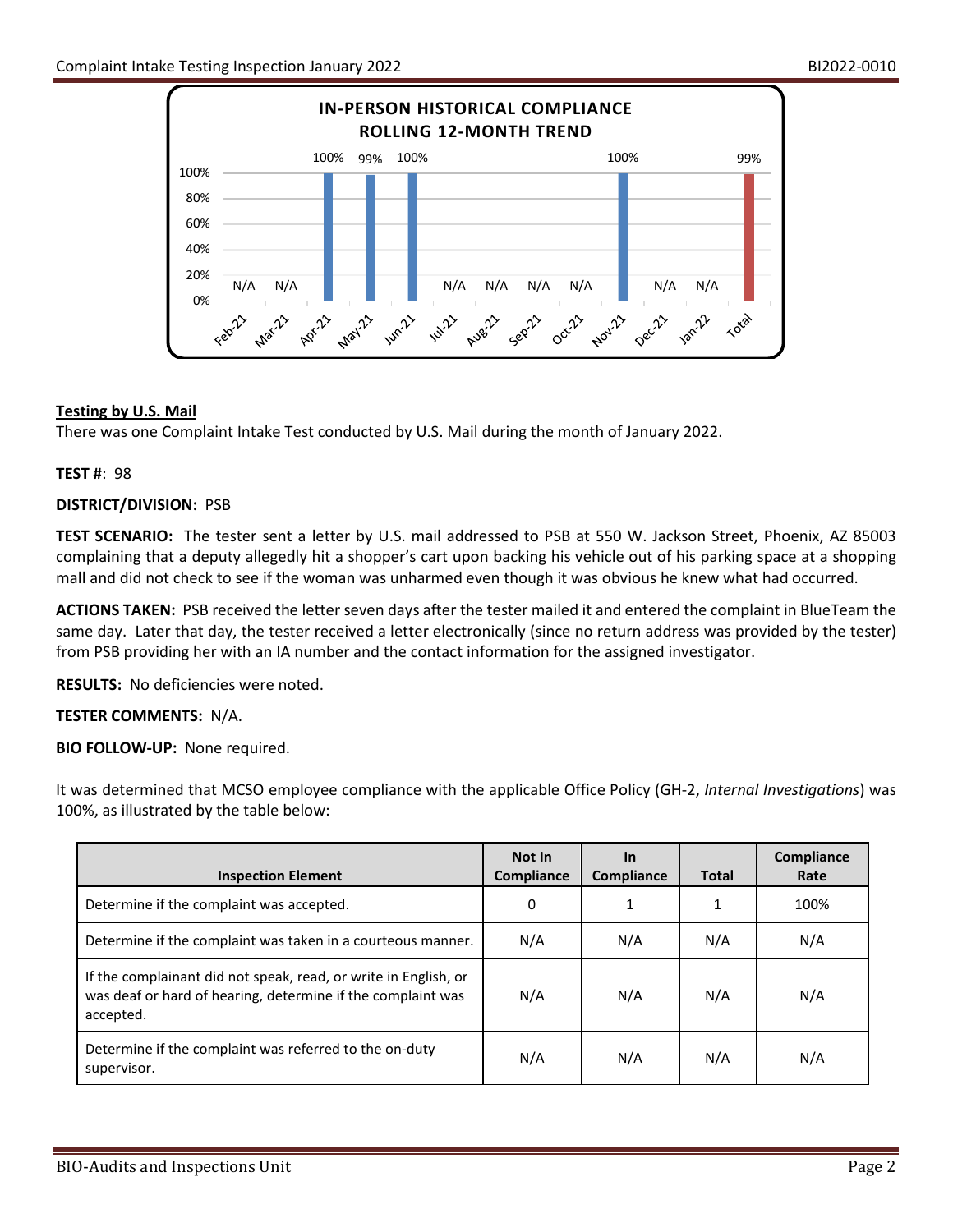| If a supervisor was not available, verify that the employee<br>obtained pertinent information and had a supervisor make<br>contact with the complainant as soon as possible.                                                         | N/A       | N/A          | N/A          | N/A  |
|--------------------------------------------------------------------------------------------------------------------------------------------------------------------------------------------------------------------------------------|-----------|--------------|--------------|------|
| Determine if original recordings and documents were<br>attached to BlueTeam or sent via interoffice mail to PSB.                                                                                                                     | 0         | $\mathbf{1}$ | $\mathbf{1}$ | 100% |
| Verify that complaint was entered into BlueTeam or IAPro.                                                                                                                                                                            | 0         | 1            | $\mathbf{1}$ | 100% |
| Determine if the employee attempted to discourage,<br>interfere or delay complaint.                                                                                                                                                  | $\pmb{0}$ | $\mathbf{1}$ | $\mathbf{1}$ | 100% |
| If alleged conduct is of a criminal nature, determine that the<br>chain of command was notified, who then notified PSB.                                                                                                              | N/A       | N/A          | N/A          | N/A  |
| Verify that the complaint was audio and/or video recorded.                                                                                                                                                                           | N/A       | N/A          | N/A          | N/A  |
| Determine if the following minimum amount of information<br>was obtained:<br>Complainant's name<br>$\bullet$<br>Complainant's contact information<br>Location of the complaint occurrence<br>Report number and deputy name, if known | 0         | 1            | $\mathbf{1}$ | 100% |
| Determine if verbal or written acknowledgement was<br>provided that the complaint was received, documented,<br>forwarded for investigation and that complainant would be<br>contacted by a department representative.                | 0         | $\mathbf{1}$ | $\mathbf{1}$ | 100% |
| Determine if the complaint was immediately forwarded to<br>PSB.                                                                                                                                                                      | 0         | $\mathbf{1}$ | $\mathbf{1}$ | 100% |
| Determine if the complaint notification was sent within 7<br>days including IA# and investigator name and contact<br>number.                                                                                                         | 0         | $\mathbf{1}$ | $\mathbf{1}$ | 100% |
| Determine if the employee reported accurate information in<br>the complaint.                                                                                                                                                         | 0         | $\mathbf{1}$ | $\mathbf{1}$ | 100% |
| Overall compliance for testing conducted by U.S. Mail                                                                                                                                                                                | $\bf{0}$  | 9            | 9            | 100% |

Below is a rolling 12-month historical comparison of compliance for tests conducted by U.S. Mail: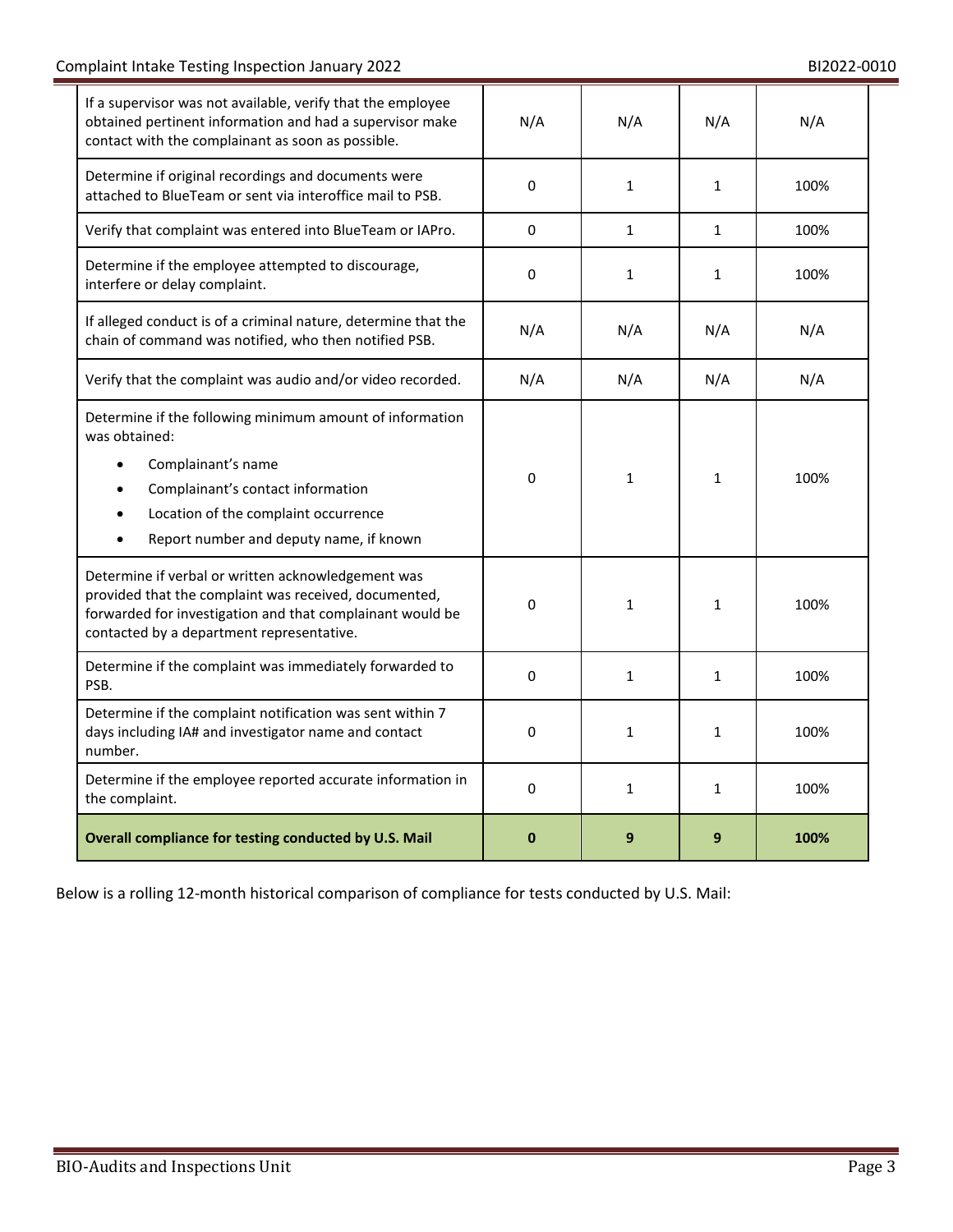

# **Testing by Telephone**

There was one Complaint Intake Test conducted by Telephone during the month of January 2022.

## **TEST #:** 95

## **DISTRICT/DIVISION:** District 3

**TEST SCENARIO:** The tester posed as a Hispanic female who was driving with her friend. The friend, who was also Hispanic, was pulled over by a deputy who allegedly asked inappropriate questions, such as if she was here legally and whether she knew how to drive in the U.S.

**ACTIONS TAKEN:** The tester first called the MCSO general information line to file a complaint. Then, the call transferred to the MCSO non-emergency line. The dispatcher who answered the call gathered information about the complaint as well as the tester's name and contact information. Then, the dispatcher e-mailed the on-duty supervisor and the Early Identification Unit in accordance with Policy GI-1. The following day, the tester received a call from a PSB investigator who left a voicemail. Shortly thereafter, the tester returned the investigator's call. The PSB investigator recorded the conversation as required by Policy and provided the tester with an IA number at that time. Three days later, the tester received a phone call from PSB again providing her with an IA number and the contact information for the assigned investigator.

**RESULTS:** No deficiencies were noted.

## **TESTER COMMENTS:** N/A.

**BIO FOLLOW UP:** None required.

It was determined that MCSO employee compliance with the applicable Office Policy (GH-2, *Internal Investigations*) was 100%, as illustrated by the table below:

| <b>Inspection Element</b>                                   | Not In<br><b>Compliance</b> | In<br>Compliance | <b>Total</b> | Compliance<br>Rate |
|-------------------------------------------------------------|-----------------------------|------------------|--------------|--------------------|
| Determine if the complaint was accepted.                    | 0                           |                  |              | 100%               |
| Determine if the complaint was taken in a courteous manner. | 0                           |                  |              | 100%               |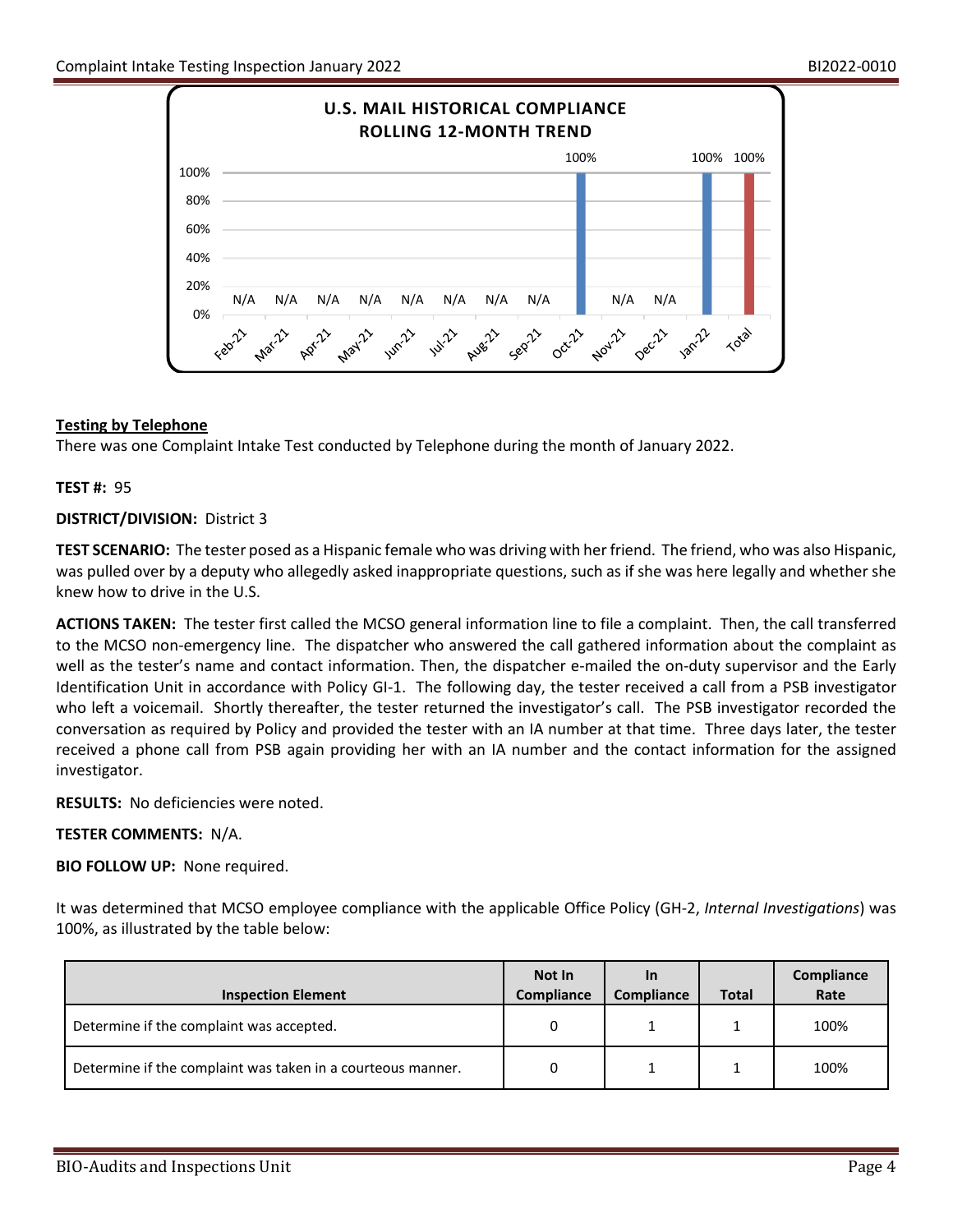L.

| If the complainant did not speak, read, or write in English, or was<br>deaf or hard of hearing, determine if the complaint was accepted.                                                                                | N/A       | N/A          | N/A          | N/A  |
|-------------------------------------------------------------------------------------------------------------------------------------------------------------------------------------------------------------------------|-----------|--------------|--------------|------|
| Determine if the complaint was referred to the on-duty<br>supervisor.                                                                                                                                                   | N/A       | N/A          | N/A          | N/A  |
| If a supervisor was not available, verify that the employee<br>obtained pertinent information and had a supervisor make<br>contact with the complainant as soon as possible.                                            | N/A       | N/A          | N/A          | N/A  |
| Determine if original recordings and documents were attached to<br>BlueTeam or sent via interoffice mail to PSB.                                                                                                        | 0         | $\mathbf{1}$ | 1            | 100% |
| Verify that complaint was entered into BlueTeam or IAPro.                                                                                                                                                               | 0         | 1            | $\mathbf{1}$ | 100% |
| Determine if the employee attempted to discourage, interfere or<br>delay complaint.                                                                                                                                     | 0         | $\mathbf{1}$ | 1            | 100% |
| If alleged conduct is of a criminal nature, determine that the chain<br>of command was notified, who then notified PSB.                                                                                                 | N/A       | N/A          | N/A          | N/A  |
| Verify that the complaint was audio and/or video recorded.                                                                                                                                                              | 0         | 1            | 1            | 100% |
| Determine if the following minimum amount of information was<br>obtained:<br>Complainant's name<br>Complainant's contact information<br>Location of the complaint occurrence<br>Report number and deputy name, if known | 0         | $\mathbf{1}$ | 1            | 100% |
| Determine if verbal or written acknowledgement was provided<br>that the complaint was received, documented, forwarded for<br>investigation and that complainant would be contacted by a<br>department representative.   | 0         | $\mathbf{1}$ | 1            | 100% |
| Determine if the complaint was immediately forwarded to PSB.                                                                                                                                                            | 0         | $\mathbf{1}$ | 1            | 100% |
| Determine if the complaint notification was sent within 7 days<br>including IA# and investigator name and contact number.                                                                                               | 0         | $\mathbf{1}$ | 1            | 100% |
| Determine if the employee reported accurate information in the<br>complaint.                                                                                                                                            | 0         | $\mathbf{1}$ | 1            | 100% |
| <b>Overall compliance for testing by Telephone</b>                                                                                                                                                                      | $\pmb{0}$ | 11           | 11           | 100% |

Below is a rolling 12-month historical comparison of compliance for tests conducted by Telephone: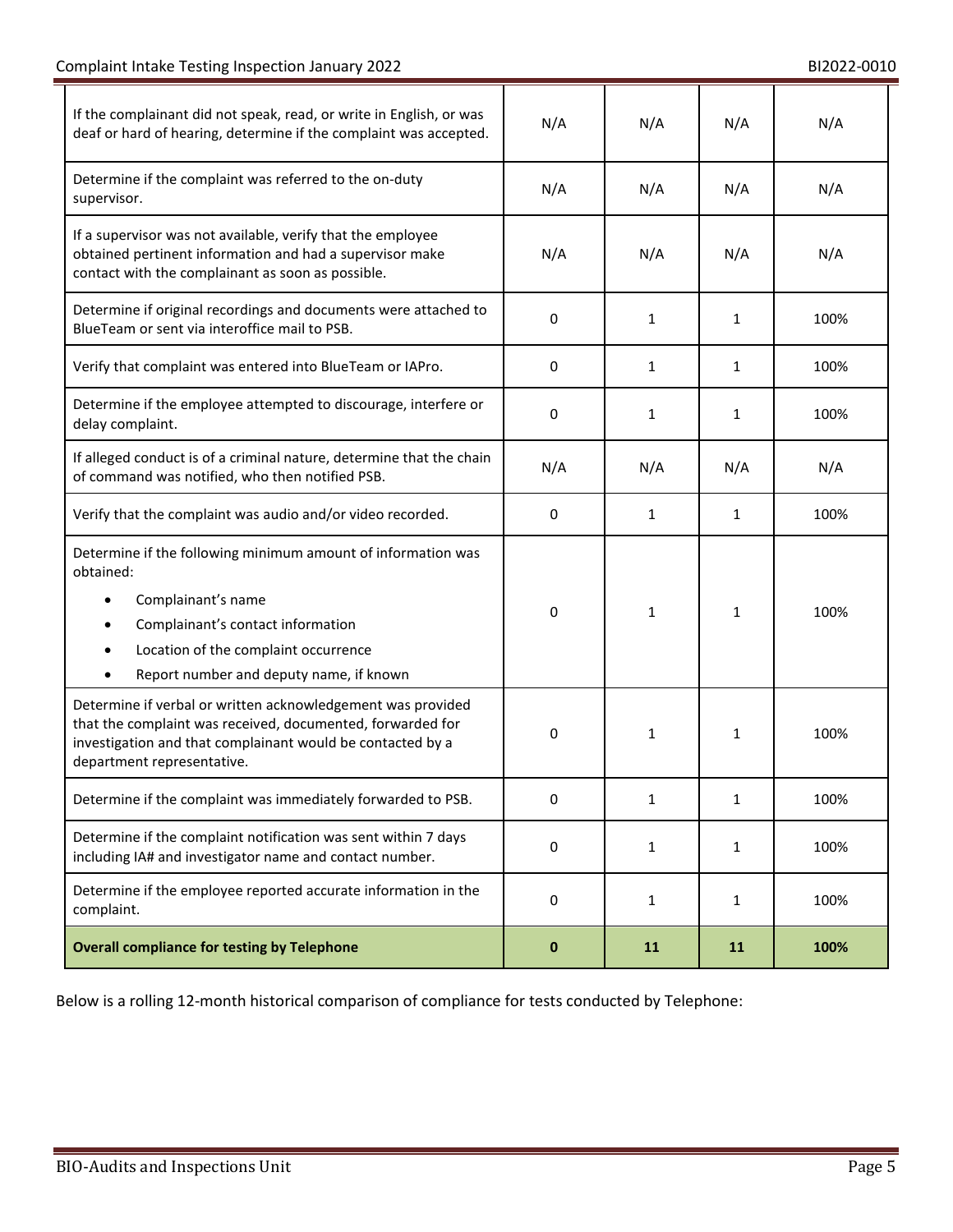

# **Testing by Telephone via Communications Division**

There was one Complaint Intake Test conducted by Telephone via the Communications Division for the month of January 2022 (see the above section, "Telephone Testing" Test #95).

It was determined that MCSO employee compliance with the applicable Office Policy (GI-1, *Radio and Enforcement Communications Procedures*) was 100%, as illustrated in the table below:

| <b>Inspection Element</b>                                                                                                                                    | Not In<br><b>Compliance</b> | <u>In</u><br>Compliance | <b>Total</b> | <b>Compliance</b><br>Rate |
|--------------------------------------------------------------------------------------------------------------------------------------------------------------|-----------------------------|-------------------------|--------------|---------------------------|
| Determine if the employee attempted to gather the<br>complainant's name and contact info, location of occurrence,<br>report #, and name of deputy, if known. | 0                           |                         |              | 100%                      |
| Determine if the employee immediately verbally contacted the<br>on-duty division/district supervisor and e-mailed info to<br>him/her.                        | 0                           |                         |              | 100%                      |
| Determine if the employee e-mailed EIU.                                                                                                                      | 0                           |                         |              | 100%                      |
| Overall compliance for testing by Telephone via<br><b>Communications Division</b>                                                                            |                             |                         |              | 100%                      |

Below is a rolling 12-month historical comparison of compliance for tests conducted by Telephone via the Communications Division: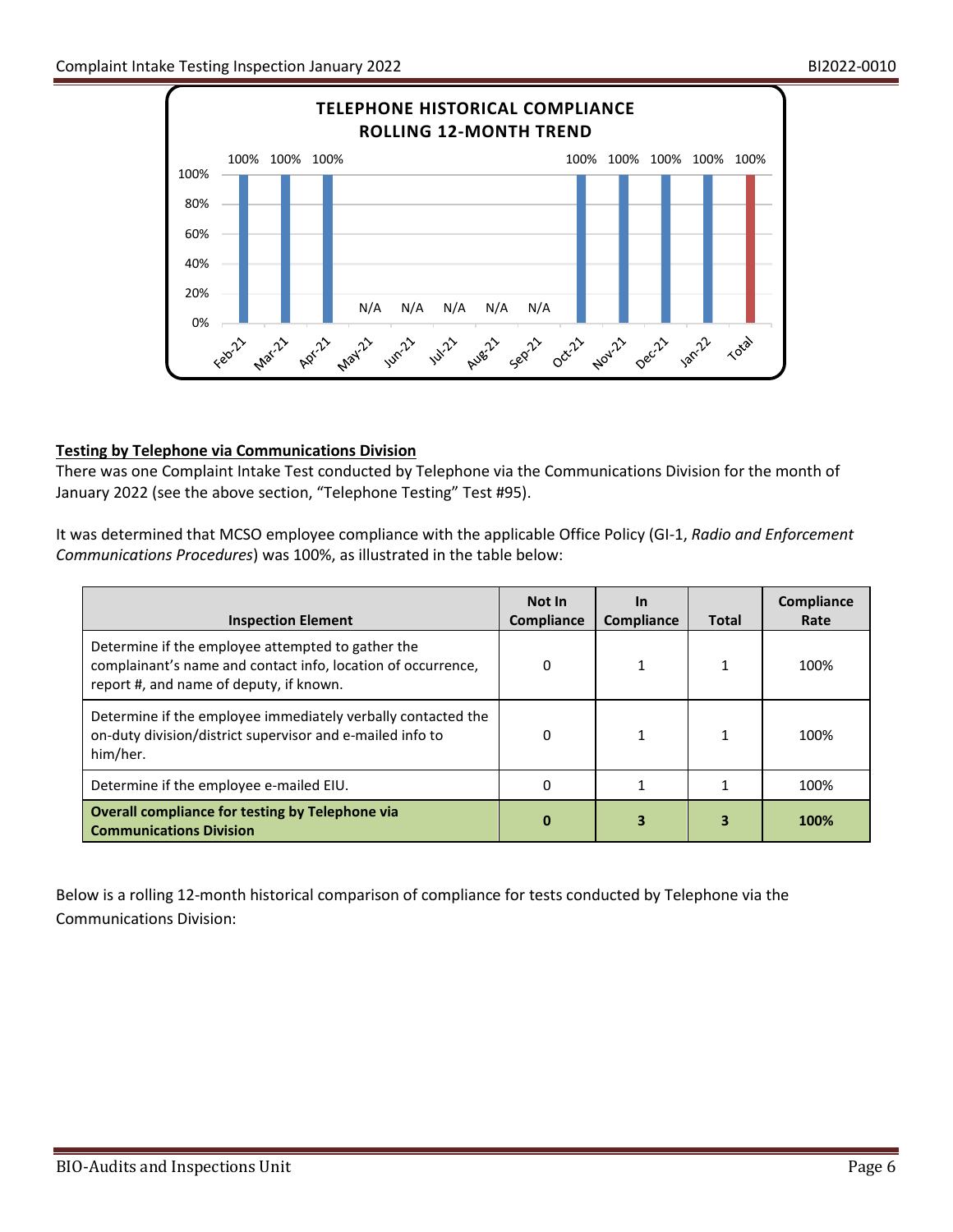

# **Testing by E-Mail**

There was one Complaint Intake Test conducted by E-mail during the month of January 2022.

## **TEST #:** 97

## **DISTRICT/DIVISION:** PSB

**TEST SCENARIO:** The tester e-mailed PSB directly. According to the tester's e-mail, a Lake Patrol deputy allegedly drove his MCSO boat in a negligent and reckless manner nearly running into the complainant's boat.

**ACTIONS TAKEN:** Due to a technical issue with PSB's mailbox, the test e-mail was not discovered for eight days. The tester notified AIU that they had not received an IA number. AIU followed up with PSB. According to MCSO's Information Technology Division (IT), PSB's mailbox failed to update; therefore, it did not show new incoming e-mails. IT reconfigured the user profile of the mailbox custodian to resolve the problem.

**RESULTS:** The test e-mail was accepted and processed once it was discovered; however, PSB was unable to provide a written update to the tester within the seven-day timeframe required by Policy GH-2, *Internal Investigations*.

# **TESTER COMMENTS:** N/A.

**BIO FOLLOW UP:** AIU sent an e-mail to test the PSB mailbox and confirm that the technical issue was resolved. PSB sent an immediate response confirming receipt of the AIU e-mail.

It was determined that MCSO employee compliance with applicable Office Policy (GH-2, *Internal Investigations*) was 90%, as illustrated by the table below:

| <b>Inspection Element</b>                                                                                                                | Not In<br>Compliance | <u>In</u><br>Compliance | <b>Total</b> | Compliance<br>Rate |
|------------------------------------------------------------------------------------------------------------------------------------------|----------------------|-------------------------|--------------|--------------------|
| Determine if the complaint was accepted.                                                                                                 | 0                    |                         | 1            | 100%               |
| Determine if the complaint was taken in a courteous manner.                                                                              | 0                    |                         |              | 100%               |
| If the complainant did not speak, read, or write in English, or was<br>deaf or hard of hearing, determine if the complaint was accepted. | N/A                  | N/A                     | N/A          | N/A                |
| Determine if the complaint was referred to the on-duty<br>supervisor.                                                                    | N/A                  | N/A                     | N/A          | N/A                |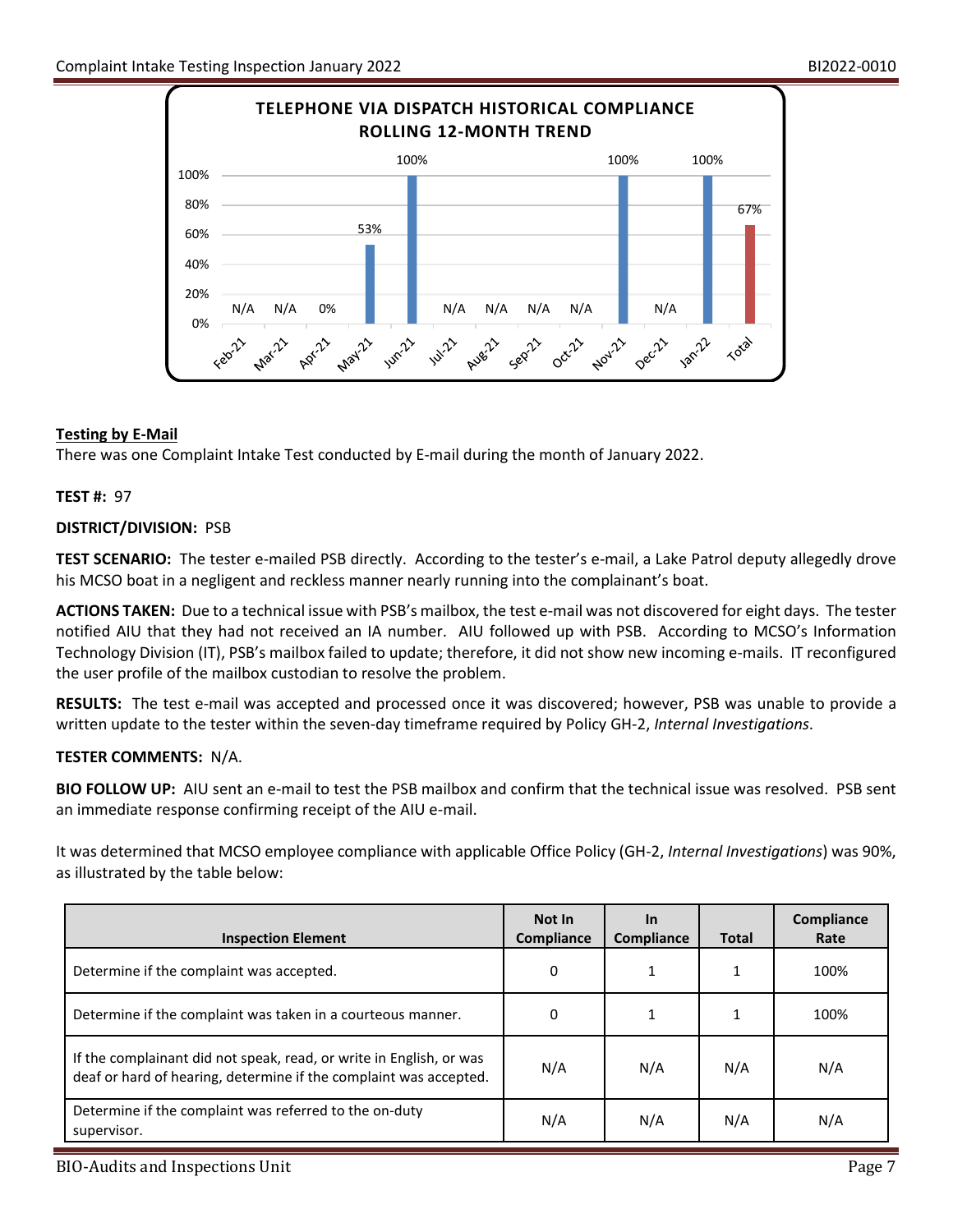| If a supervisor was not available, verify that the employee<br>obtained pertinent information and had a supervisor make<br>contact with the complainant as soon as possible.                                                         | N/A          | N/A          | N/A          | N/A  |
|--------------------------------------------------------------------------------------------------------------------------------------------------------------------------------------------------------------------------------------|--------------|--------------|--------------|------|
| Determine if original recordings and documents were attached to<br>BlueTeam or sent via interoffice mail to PSB.                                                                                                                     | 0            | $\mathbf{1}$ | $\mathbf{1}$ | 100% |
| Verify that complaint was entered into BlueTeam or IAPro.                                                                                                                                                                            | 0            | $\mathbf{1}$ | $\mathbf{1}$ | 100% |
| Determine if the employee attempted to discourage, interfere or<br>delay complaint.                                                                                                                                                  | 0            | $\mathbf{1}$ | $\mathbf{1}$ | 100% |
| If alleged conduct is of a criminal nature, determine that the chain<br>of command was notified, who then notified PSB.                                                                                                              | N/A          | N/A          | N/A          | N/A  |
| Verify that the complaint was audio and/or video recorded.                                                                                                                                                                           | N/A          | N/A          | N/A          | N/A  |
| Determine if the following minimum amount of information was<br>obtained:<br>Complainant's name<br>Complainant's contact information<br>Location of the complaint occurrence<br>$\bullet$<br>Report number and deputy name, if known | 0            | 1            | 1            | 100% |
| Determine if verbal or written acknowledgement was provided<br>that the complaint was received, documented, forwarded for<br>investigation and that complainant would be contacted by a<br>department representative.                | 0            | $\mathbf{1}$ | 1            | 100% |
| Determine if the complaint was immediately forwarded to PSB.                                                                                                                                                                         | 0            | $\mathbf{1}$ | 1            | 100% |
| Determine if the complaint notification was sent within 7 days<br>including IA# and investigator name and contact number.                                                                                                            | 1            | 0            | $\mathbf{1}$ | 0%   |
| Determine if the employee reported accurate information in the<br>complaint.                                                                                                                                                         | 0            | $\mathbf{1}$ | $\mathbf{1}$ | 100% |
| <b>Overall compliance for testing by E-mail</b>                                                                                                                                                                                      | $\mathbf{1}$ | 9            | 10           | 90%  |

Below is a rolling 12-month historical comparison of compliance for tests conducted by E-mail: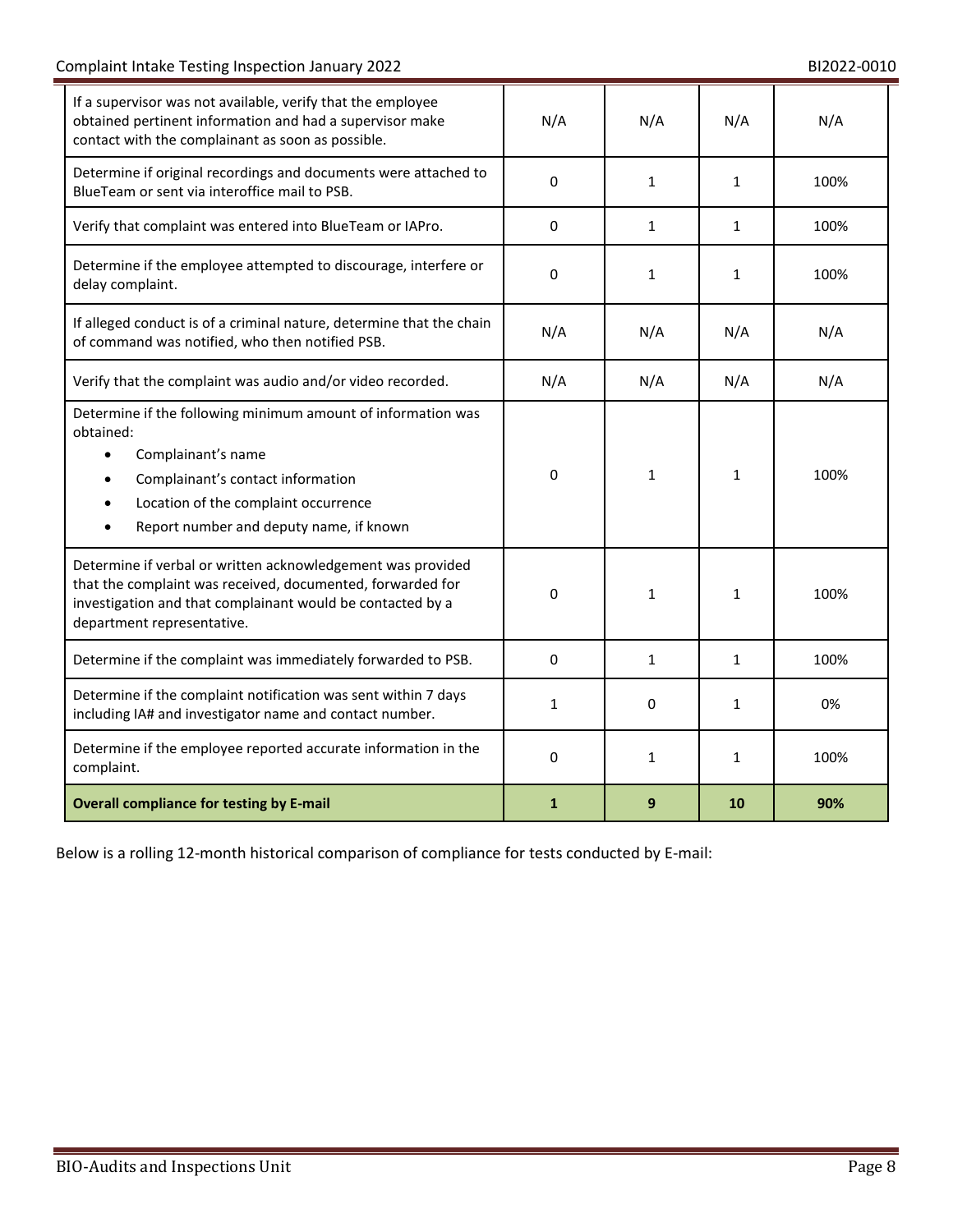

# **Testing Online via MCSO's Website**

There was one Complaint Intake Test conducted online during the month of January 2022 using the Office's website.

## **TEST #:** 102

## **DISTRICT/DIVISION:** District 1

**TEST SCENARIO:** A deputy allegedly parked in a handicapped space for over an hour while waiting for his partner, who was inside the store.

**ACTIONS TAKEN:** The tester filed the complaint through the MCSO website a[t www.mcso.org/i-want-to/share-comments](http://www.mcso.org/i-want-to/share-comments-or-complaints)[or-complaints.](http://www.mcso.org/i-want-to/share-comments-or-complaints) Five days later, the tester received an e-mail response from PSB with an IA number and the name and contact information of the assigned investigator.

**RESULTS:** No deficiencies were noted.

## **TESTER COMMENTS:** N/A*.*

**AIU FOLLOW-UP:** None required.

For the Online test, it was determined that MCSO employee compliance with the applicable Office Policy (GH-2, *Internal Investigations*) was 100%, as illustrated in the table below:

| <b>Inspection Element</b>                                                                                                                                                    | Not In<br>Compliance | <b>In</b><br><b>Compliance</b> | <b>Total</b> | Compliance<br>Rate |
|------------------------------------------------------------------------------------------------------------------------------------------------------------------------------|----------------------|--------------------------------|--------------|--------------------|
| Determine if the complaint was accepted.                                                                                                                                     | 0                    |                                |              | 100%               |
| Determine if the complaint was taken in a courteous manner.                                                                                                                  | 0                    | 1                              | 1            | 100%               |
| If the complainant did not speak, read, or write in English, or was<br>deaf or hard of hearing, determine if the complaint was accepted.                                     | N/A                  | N/A                            | N/A          | N/A                |
| Determine if the complaint was referred to the on-duty<br>supervisor.                                                                                                        | N/A                  | N/A                            | N/A          | N/A                |
| If a supervisor was not available, verify that the employee<br>obtained pertinent information and had a supervisor make<br>contact with the complainant as soon as possible. | N/A                  | N/A                            | N/A          | N/A                |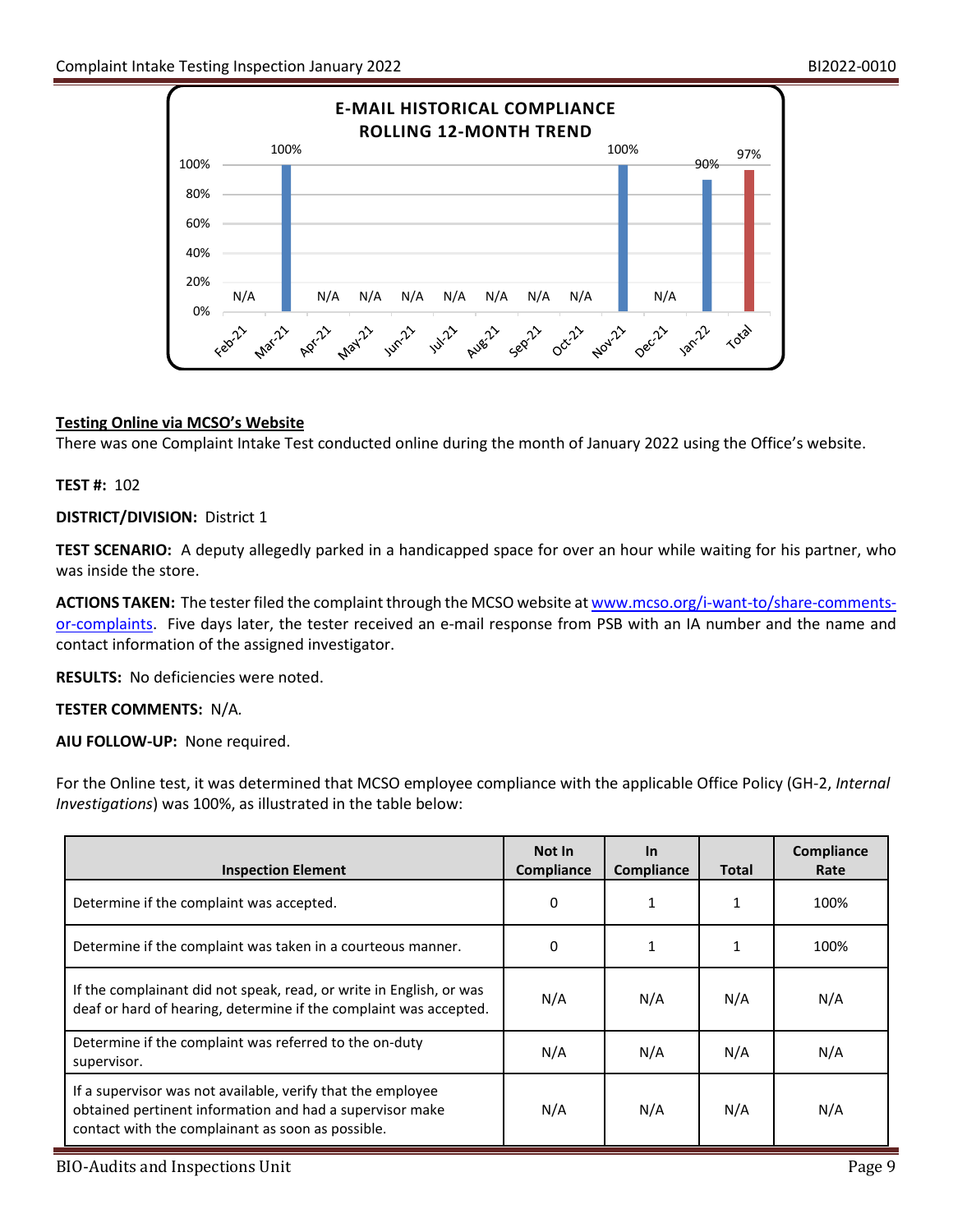| Determine if original recordings and documents were attached to<br>BlueTeam or sent via interoffice mail to PSB.                                                                                                        | 0            | 1            | 1            | 100% |
|-------------------------------------------------------------------------------------------------------------------------------------------------------------------------------------------------------------------------|--------------|--------------|--------------|------|
| Verify that complaint was entered into BlueTeam or IAPro.                                                                                                                                                               | $\mathbf{0}$ | $\mathbf{1}$ | $\mathbf{1}$ | 100% |
| Determine if the employee attempted to discourage, interfere or<br>delay complaint.                                                                                                                                     | $\Omega$     | $\mathbf{1}$ | $\mathbf{1}$ | 100% |
| If alleged conduct is of a criminal nature, determine that the chain<br>of command was notified, who then notified PSB.                                                                                                 | N/A          | N/A          | N/A          | N/A  |
| Verify that the complaint was audio and/or video recorded.                                                                                                                                                              | N/A          | N/A          | N/A          | N/A  |
| Determine if the following minimum amount of information was<br>obtained:<br>Complainant's name<br>Complainant's contact information<br>Location of the complaint occurrence<br>Report number and deputy name, if known | 0            | $\mathbf{1}$ | $\mathbf{1}$ | 100% |
| Determine if verbal or written acknowledgement was provided<br>that the complaint was received, documented, forwarded for<br>investigation and that complainant would be contacted by a<br>department representative.   | $\Omega$     | $\mathbf{1}$ | $\mathbf{1}$ | 100% |
| Determine if the complaint was immediately forwarded to PSB.                                                                                                                                                            | $\mathbf{0}$ | $\mathbf{1}$ | 1            | 100% |
| Determine if the complaint notification was sent within 7 days<br>including IA# and investigator name and contact number.                                                                                               | $\Omega$     | 1            | 1            | 100% |
| Determine if the employee reported accurate information in the<br>complaint.                                                                                                                                            | 0            | $\mathbf{1}$ | $\mathbf{1}$ | 100% |
| <b>Overall compliance for testing by Website</b>                                                                                                                                                                        | $\bf{0}$     | 10           | 10           | 100% |

Below is a rolling 12-month historical comparison of compliance for filing a complaint Online:

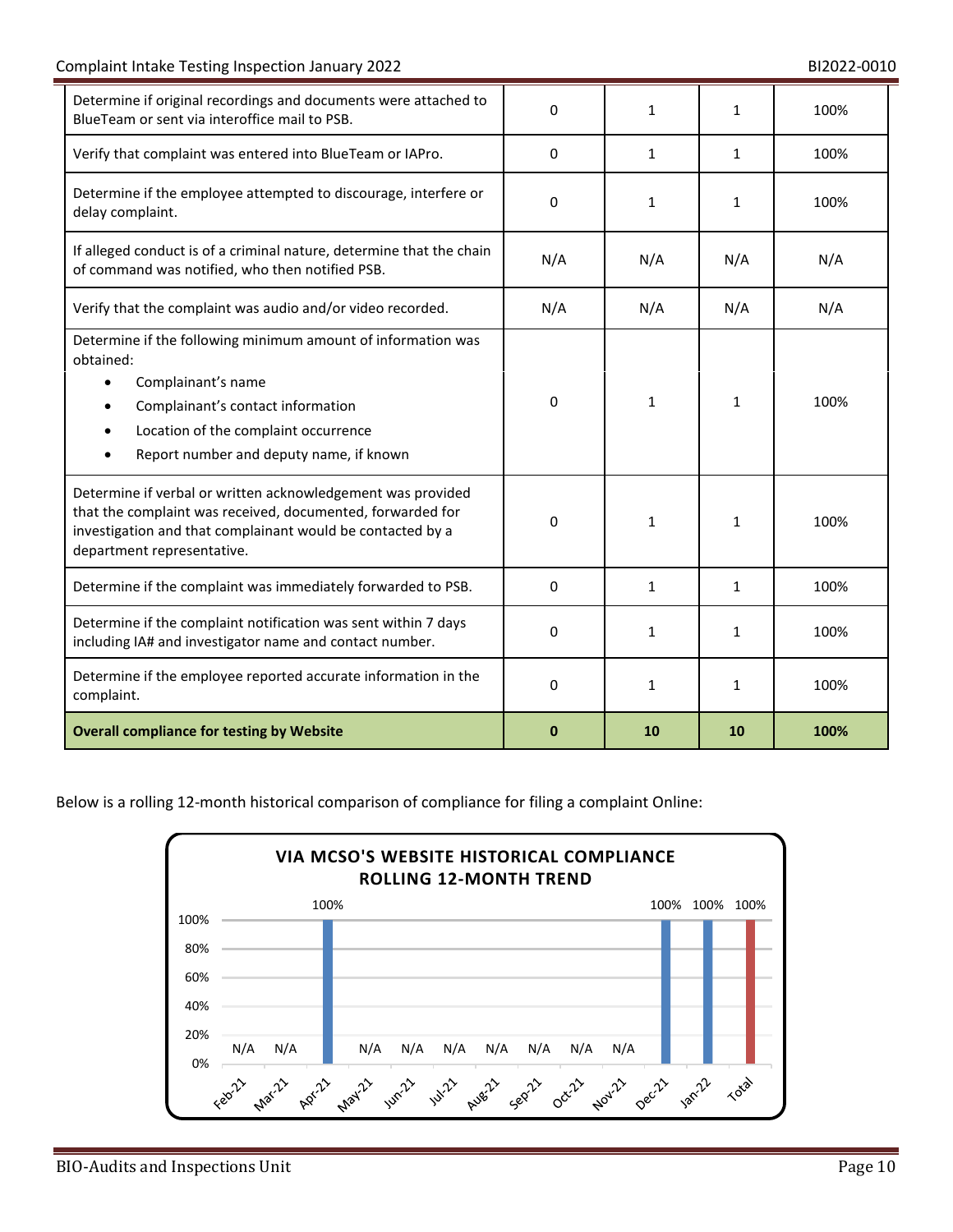## **Overall Compliance for January 2022:**

| <b>Compliance Rate by Method of Testing</b>                                | Compliance |
|----------------------------------------------------------------------------|------------|
| January 2022                                                               | Rate       |
| Tests conducted In Person                                                  | N/A        |
| Tests conducted by U.S. Mail                                               | 100%       |
| Tests conducted by Telephone                                               | 100%       |
| Tests conducted via Dispatch                                               | 100%       |
| Tests conducted via E-mail                                                 | 90%        |
| Tests conducted by filing a complaint Online                               | 100%       |
| Overall Compliance for all Complaint Intake Tests Inspected - January 2022 | 98%        |

Below is a chart illustrating compliance rate by type of test conducted for the month of January 2022 as compared with the corresponding year-to-date compliance rate:



# **History of Overall Compliance:**

Below is a rolling 12-month historical comparison of compliance for all Complaint Intake Testing: